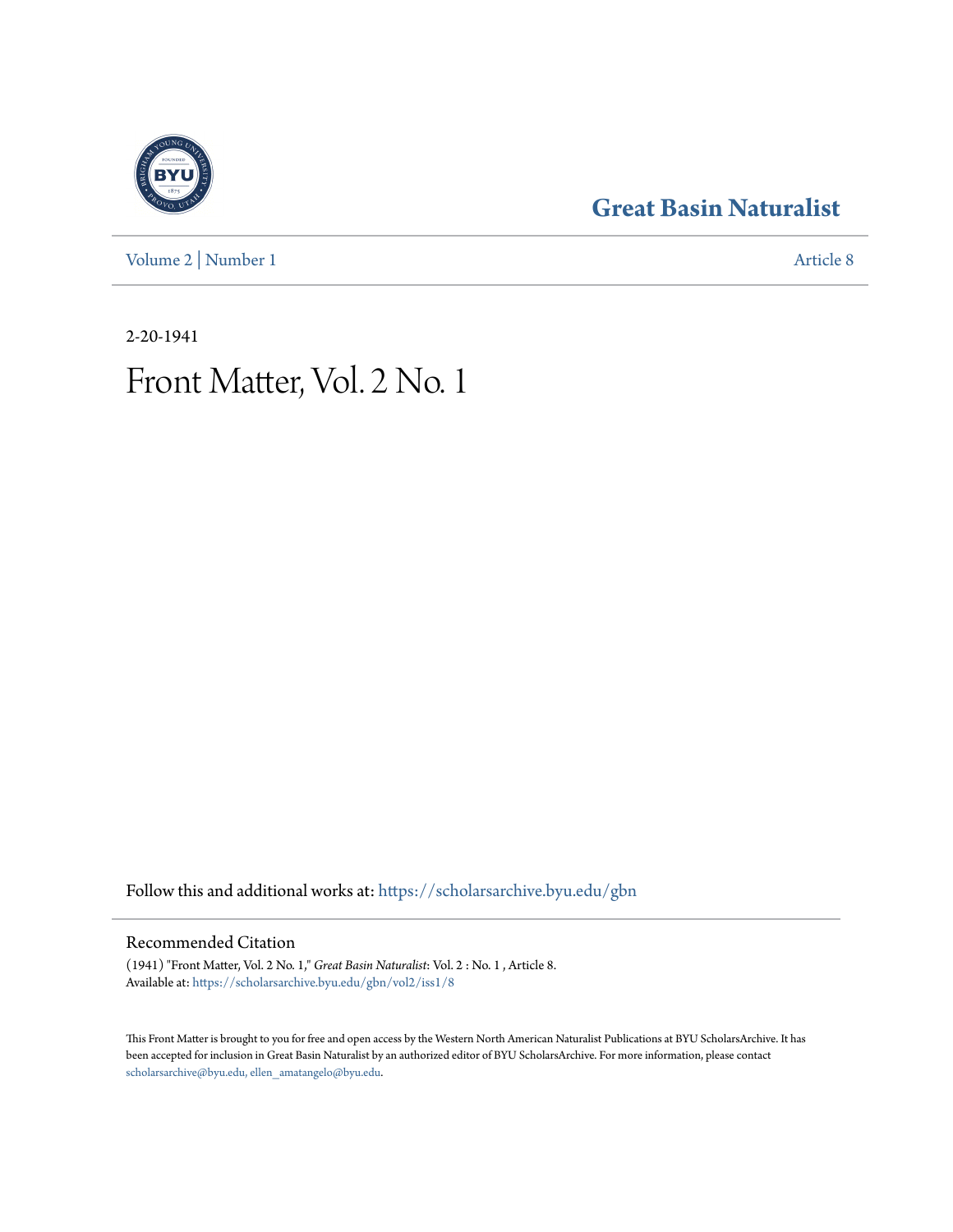

# The Great Basin Naturalist

# February 20, 1941

## TABLE OF CONTENTS

| Notes on the Nesting Habits of Some Mountain Dwelling Birds<br>in Utah, C. Lynn Hayward 1                     |  |
|---------------------------------------------------------------------------------------------------------------|--|
| An Annotated List of Mammals Collected in Nuevo Leon, Mexi-<br>co, 1938, E. J. Koestner 9                     |  |
| A Study of the Variation in the Less Common Snakes of Utah,<br>Wilmer W. Tanner 16                            |  |
| Studies in the Weevils of the Western United States No. IV:<br>A New Species of Cimbocera, Vasco M. Tanner 29 |  |
| Willis Stanley Blatchley, Vasco M. Tanner 33                                                                  |  |
| Interesting Coleoptera Records for Utah 36                                                                    |  |



Published at Provo, Utah, by the Department of Zoology and Entomology ot Brigham Young University

 $2 - 1$